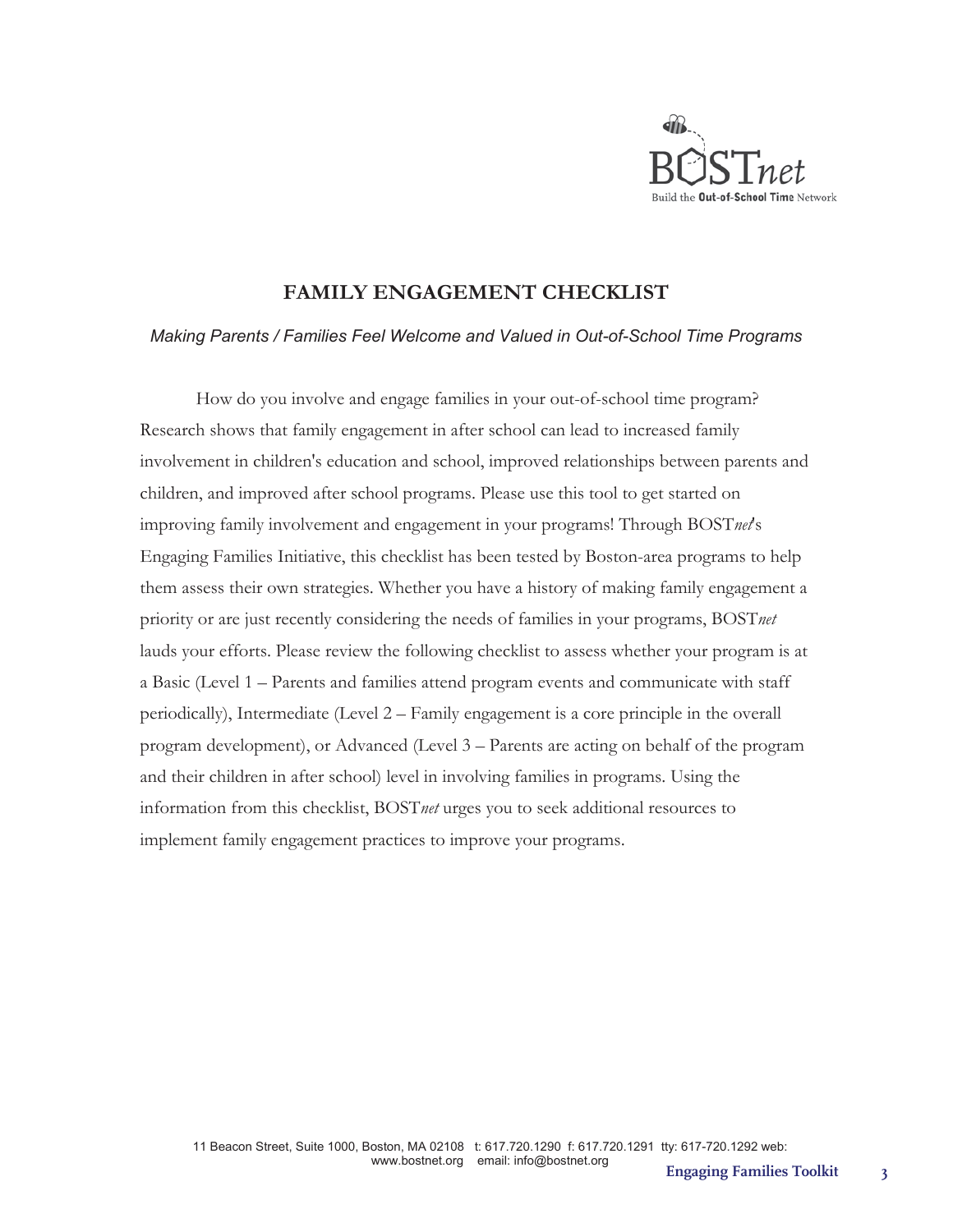# **FAMILY ENGAGEMENT STRATEGY** *CHECKLIST*



# *Making Parents / Families Feel Welcome and Valued in Out-of-School Time Programs*

#### PROGRAM NAME:

| Completed by:                                         |                                                                                                                                                                                                                                                  | Date Completed: |                |              |          |  |
|-------------------------------------------------------|--------------------------------------------------------------------------------------------------------------------------------------------------------------------------------------------------------------------------------------------------|-----------------|----------------|--------------|----------|--|
| LEVEL 1 - (Basic) Involvement & Engagement Strategies |                                                                                                                                                                                                                                                  |                 |                |              |          |  |
|                                                       | <b>STRATEGY</b>                                                                                                                                                                                                                                  | <b>R</b> arely  | Some-<br>times | Consistently | Priority |  |
| 1                                                     | There are signs welcoming parents into the program space.                                                                                                                                                                                        |                 |                |              |          |  |
| $\mathfrak{2}$                                        | There are signs or a person directing parents where to find<br>their children within the building/program.                                                                                                                                       |                 |                |              |          |  |
| 3                                                     | Staff greet parents in a friendly, respectful manner at<br>pick-up time. Staff can address parents by name.                                                                                                                                      |                 |                |              |          |  |
| $\overline{4}$                                        | Staff ask parents how they are, how do they feel.<br>Good Day? Bad Day? Compliment them.                                                                                                                                                         |                 |                |              |          |  |
| 5                                                     | At family and program events staff greet parents in the front of the<br>room or building when they arrive. For example there are greeters,<br>and tour guides on hand.                                                                           |                 |                |              |          |  |
| 6                                                     | Staff introduce parents to each other.                                                                                                                                                                                                           |                 |                |              |          |  |
| $\overline{7}$                                        | Staff make an effort to communicate to each parent something<br>interesting /positive that their child did or said at least once a week.                                                                                                         |                 |                |              |          |  |
| 8                                                     | Staff ask parents regularly for input about their child's needs.                                                                                                                                                                                 |                 |                |              |          |  |
| 9                                                     | Program has a space where parents know that information/communi-<br>cation is available for them - a "Parent Comfort Corner," a lounge, a<br>corkboard, a table, a shoetree, etc.                                                                |                 |                |              |          |  |
| 10                                                    | Program has community resources available for families. The area that<br>resources are located allows for privacy and confidentiality. Resources<br>may include: mental & physical health, nutrition, housing, schools,<br>heat, freebies, etc., |                 |                |              |          |  |
| 11                                                    | When communicating verbally or in writing, staff are specific in what<br>they ask of parents -they give dates and times of events, what they<br>need, supplies, a potluck dish, how the parent can be involved, etc.                             |                 |                |              |          |  |
| 12                                                    | Program hosts at least one annual open house to attract and inform<br>new families and recognize existing ones.                                                                                                                                  |                 |                |              |          |  |
| 13                                                    | Program holds periodic parent orientations - at different times and<br>dates to allow for more parent participation.                                                                                                                             |                 |                |              |          |  |
| 14                                                    | Program has a clear and concise "Parent Handbook" that explains<br>all program policies and procedures that families need to know.<br>Family friendly language is used, not jargon or acronyms, in all<br>written communications to families.    |                 |                |              |          |  |
| 15                                                    | Staff phone parents to remind them of meetings and call them<br>after to thank them or tell them that they were missed. Program<br>personalizes written invitations and requests.                                                                |                 |                |              |          |  |
| 16                                                    | Family activities are planned at various times of the day or week<br>and take into account the parent's work schedule.                                                                                                                           |                 |                |              |          |  |

11 Beacon Street, Suite 1000, Boston, MA 02108 t: 617.720.1290 f: 617.720.1291 tty: 617.720.1292 web: www.bostnet.org email: info@bostnet.org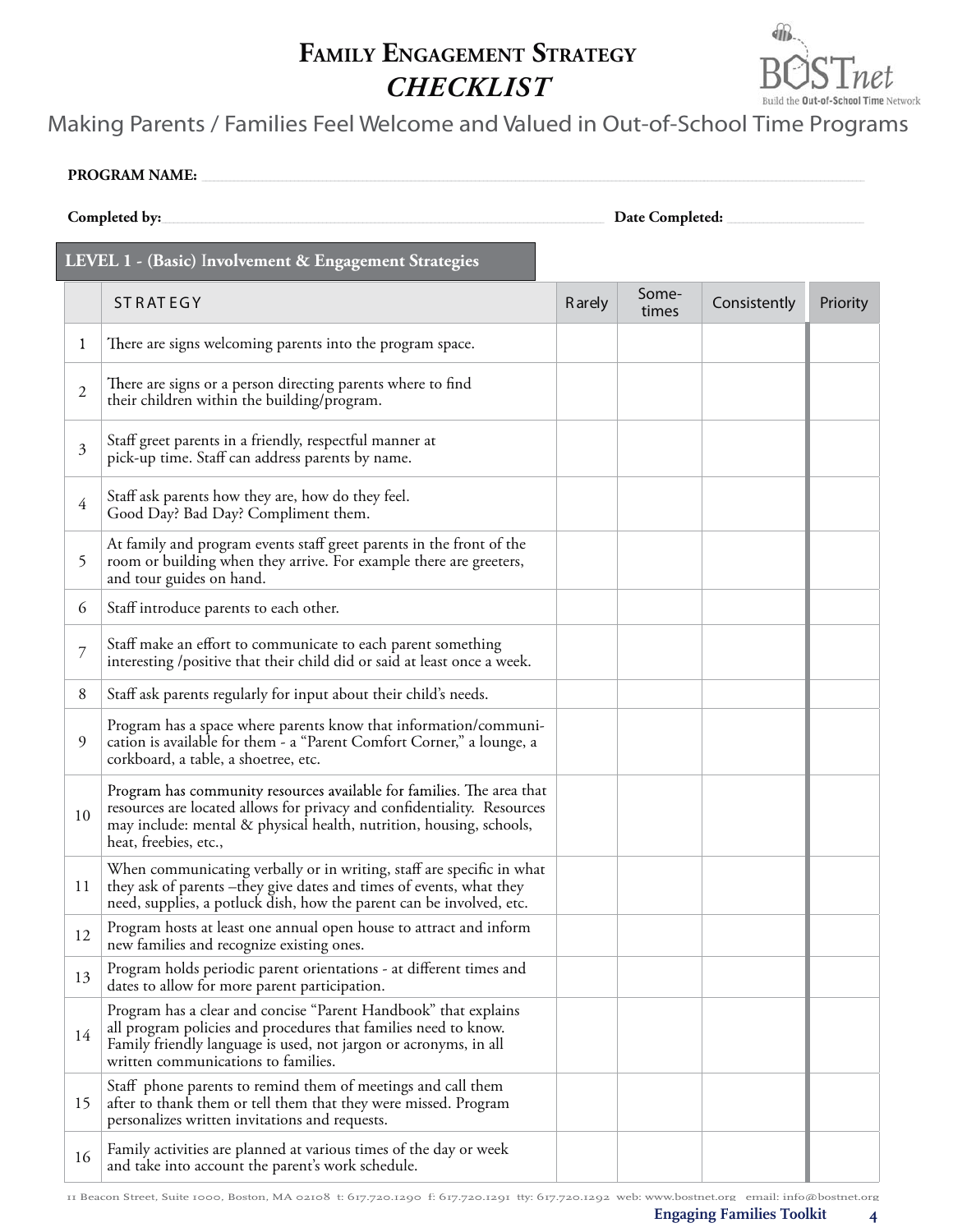

### **LEVEL 2 (Intermediate) - ST RAT EGY Rarely Sometimes Consistently Priority** 1 During Staff Orientation the program has training on how staff can make an effort to understand and respect cultural differences, to be non-judgmental, and keep an open mind about all families. 2 Staff receive training and support in being aware of their own "cultural lenses" and/or biases, and how to be respectful of families and children no matter their backgrounds and cultural identifiers such as ethnicity, education level, race, sexual orientation, employment status, language, disability, socioeconomic status, etc. 3 Program communicates with families constantly, using flyers, newsletters, phone calls, e-mails, welcome packets, coffee hours.  $\vert$  Program has a parent suggestion box and staff are prepared to address parents' suggestions constructively. dress parents' suggestions constructively. 5 Staff ask families what they want and need and really listen to their answers. Staff address all issues or concerns that parents bring up no matter how small. 6 Staff keep parents informed of any major policy change that will affect them. 7 Program makes on-going feedback forms available - Allows families to prioritize-to decide what activities are most important to them. 8 Staff help parents identify and interact with staff informally. For example program uses a photo board, rotating staff "greeter", informal social events, has parents and staff serve together on committees, staff /parent talent night, etc. 9 If the staff doesn't speak the languages of all families, the program uses interpreter services for communicating verbally and in writing.  $10<sup>10</sup>$  The program makes childcare available for younger siblings at meetings/conferences. 11 Program offers informal social events or activities that are fun! For Example: Mom's Night/Day Out, Family Craft Night/Day, Family Recreation Day/Night, Parents/Couples Night Out, Dad's Day, Potluck dinners, etc. Program offers activities for both parents and staff together: Exercise<br>12 classes, art workshops, first aid course, etc classes, art workshops, first aid course, etc. 13 Program provides refreshments and transportation for meetings/ events, etc.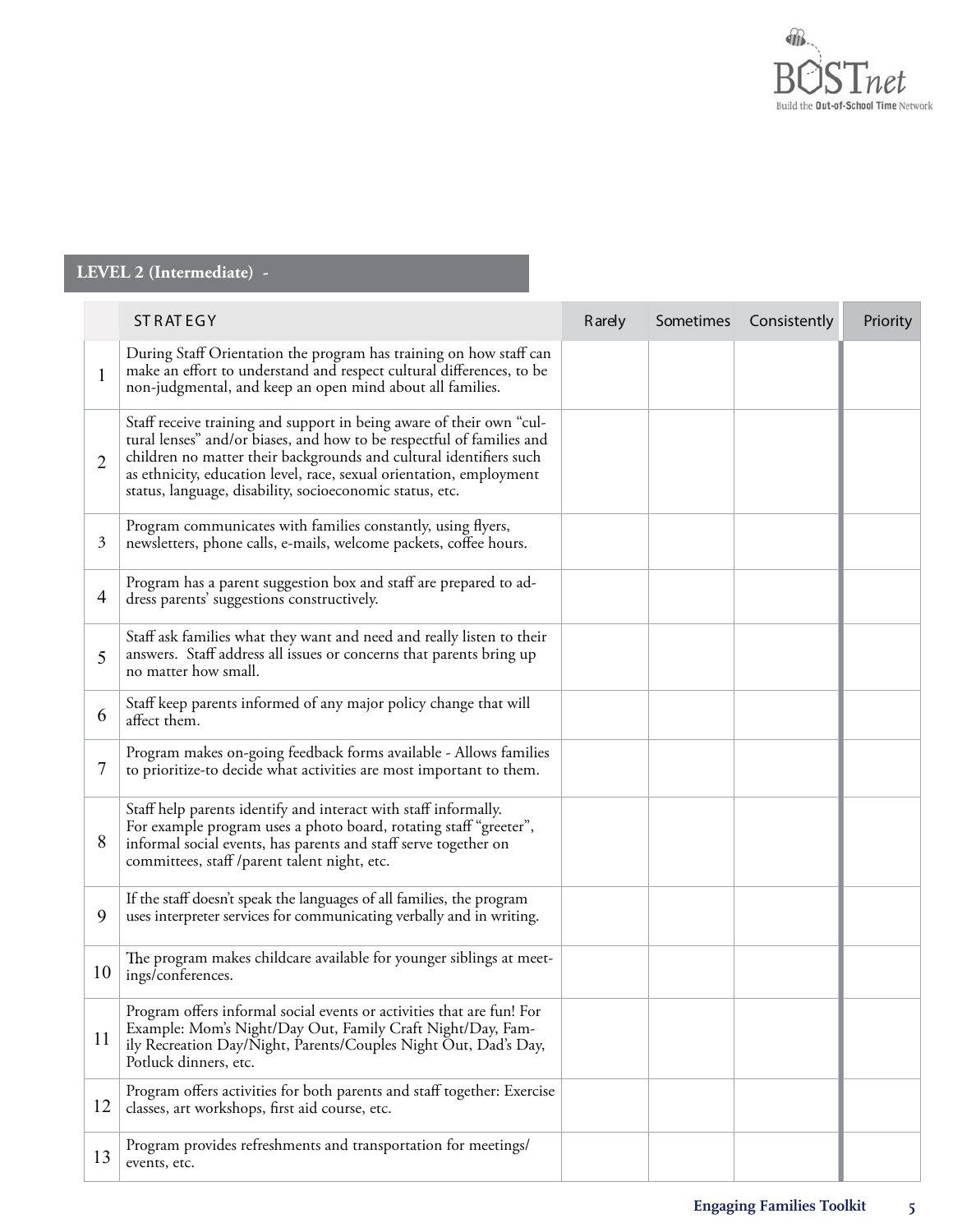

|    | <b>Strategy</b>                                                                                                                                                                                                                                                                                                           | Rarely | <b>Sometimes</b> | Consistently | Priority |
|----|---------------------------------------------------------------------------------------------------------------------------------------------------------------------------------------------------------------------------------------------------------------------------------------------------------------------------|--------|------------------|--------------|----------|
| 14 | Program helps to provide a bridge between the family and the<br>child's school if needed.                                                                                                                                                                                                                                 |        |                  |              |          |
| 15 | Program helps to support families' involvement in their child's aca-<br>demic and informal learning by holding events connected to their<br>child's learning. For example a Family Literacy Night, Science<br>Night, Health Care Day, Math Night, Make It and Take It Night,<br>family fishing expedition, art walk, etc. |        |                  |              |          |
| 16 | Staff nurture parents and focus on the family. Staff give them time<br>to talk about themselves instead of only talking about their chil-<br>dren. They meet the needs of the adult and not just the child.                                                                                                               |        |                  |              |          |
| 17 | Program hosts parent forums and/or discussion groups.                                                                                                                                                                                                                                                                     |        |                  |              |          |
| 18 | The program cultivates volunteers and invites the larger commu-<br>nity in to support the program. Staff invite parents to participate<br>in program activities and/or field trips. Staff invite parents to help<br>them locate resources to support program activities.                                                  |        |                  |              |          |
| 19 | The program publicly recognizes volunteers: a program newsletter<br>that thanks all the parents and families that have been involved or<br>helped out the program in any way the month before.                                                                                                                            |        |                  |              |          |
| 20 | Staff conduct formal and informal surveys on a regular basis.                                                                                                                                                                                                                                                             |        |                  |              |          |
| 21 | Staff take pictures/videos of the children engaging in activities that<br>parents can watch at the program or take home.                                                                                                                                                                                                  |        |                  |              |          |
| 22 | Staff invite parents to make recordings of them reading, singing or<br>talking and make the tapes available for children on a daily basis.                                                                                                                                                                                |        |                  |              |          |
| 23 | Staff invite families to share family traditions - Cook family<br>recipes, send in photos, help plan a special event related to their<br>cultural background.                                                                                                                                                             |        |                  |              |          |
| 24 | Staff encourage children to keep a daily journal - children can keep<br>photos, drawings, stories, that they can share with their parents at the<br>end of the day.                                                                                                                                                       |        |                  |              |          |
| 25 | Staff work with the children to plan and host a "Parent Apprecia-<br>tion Day/Night/Week - Children make special badges, prizes, cook<br>a special meal, make gifts, perform songs, etc.                                                                                                                                  |        |                  |              |          |